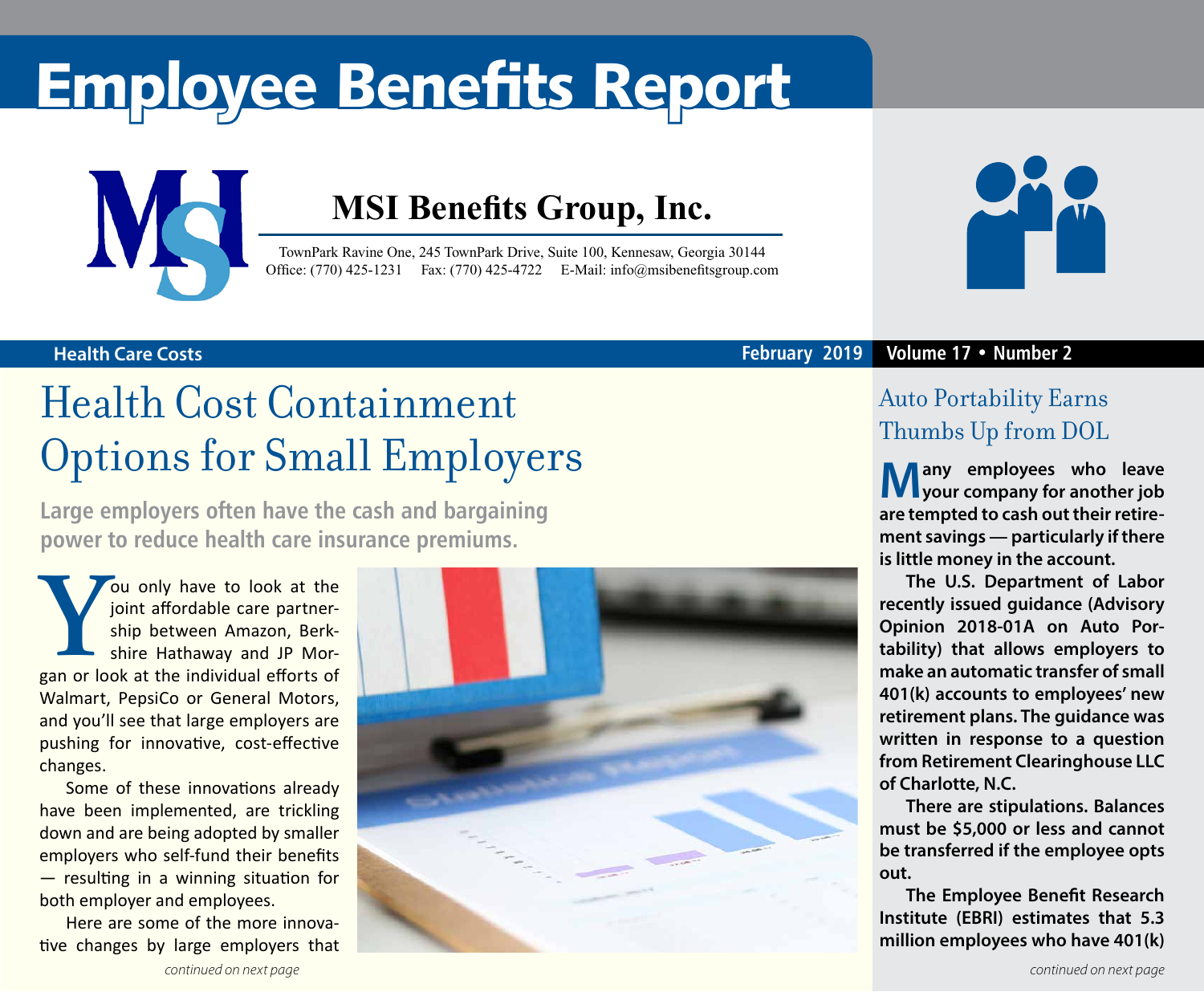may be available to small employers right now or in the near future:

### **Self Insuring Group Health Benefits**

**Large employers:** Employers with a few hundred employees or more can avoid the expenses associated with a fully insured plan by paying employees' medical claims with the company's own money. However, self-funding can present cash flow concerns.

**Small employers:** Small and mid-size employers can self-fund their health benefits if they purchase stop-loss insurance to cap loss. Any unused money in the claims fund is returned to the employer. Most small employers work with third-party administrators to handle the details and do the negotiation with providers for better deals.

### **Pegging Reimbursement to Medicare Rates**

**Large employers:** Tired of high prices, some employers are insisting they will only pay the Medicare rate for health services. CNNMoney estimates that the government program typically pays only 80 percent of what private insurers pay.

Not all providers are pleased with the move, though. North Carolina State Treasurer Dale Folwell is trying to get hospitals and doctors to accept Medicare rates for the 550,000 employees and dependents who are part of the state's employee health plan — but is getting strong pushback from the providers.

**Small employers:** Small employers can self fund their health care benefits using stop-loss insurance which protects employers against unexpected claims. When they self-fund, they have the option to set a fixed price on the amount the plan will pay for certain health care services; this is called reference-based pricing. While some employers set their own prices, many are beginning to use Medicare prices or Medicare "plus" prices to determine what they will pay. Depending on the plan, employees may or may not have to pay the difference between what the provider wants and what the employer will pay.

#### **International Pharmacy Options**

**Large employers**: Several county governments — such as Schenectady County, N.Y., and Flagler County, Fla. — are encouraging their employees to purchase brand-name medicines from pharmacies in Canada and overseas. Overall savings range from 10 to 20 percent. Utah state government pays its workers to travel to Mexico to fill prescriptions. Even with transportation costs, the state is still saving 40 to 60 percent on drug expenses.

**Small employers:** Some pharmacy benefit managers are rolling out an option to import specialty drugs from Canada. Countries, such as Canada, control the price of drugs that are sold and distributed in their territories. This practice allows governments to negotiate the costs and keep prices low.

#### **Onsite Medical Clinics**

**Large employers:** According to Mercer, a unit of Marsh & McLennan Cos., a third of large employers had primary-care clinics at or near workplaces. Goldman Sachs and Capital One are just two large companies offering onsite medical clinics. Goldman Sachs gives employees access to an emergency physician during the week and primary-care physicians and specialists on a rotating basis. Capital One has full-service care

**plans have less than \$5,000 in their account at the time of their job change. And of those, more than 54 percent are likely to cash out their retirement savings within one year, and 75 percent will cash out by year seven.**

**The guidance is being viewed as a good first step toward minimizing 401(k) cashouts. EBRI estimates that full adoption of auto portability could generate \$2 trillion in retirement savings.**

**To read the opinion, visit [https://tinyurl.](https://tinyurl.com/ybk2kau4) [com/ybk2kau4](https://tinyurl.com/ybk2kau4) or talk to your broker.**

for employees and telehealth access for employees' beneficiaries.

**Small employers:** Marathon Health, which operates workplace health centers, says that a general rule of thumb is that organizations with more than 1,000 employees can usually justify a full-time medical staff, while smaller organizations should instead employ a part-time or shared-services model. Small employees also use telehealth to provide onsite consultation with a doctor.

For employers who believe that a part-time option is still outside their budget, many are looking at Direct Primary Care (DPC) wrap plans. DPC doctors don't work with insurance companies. They contract directly with their patients. Because they don't need a staff to handle paperwork, their overhead is lower and they can make a good living with fewer patients; therefore, employees get more face time with their doctor. And, if the employer self-funds health benefits, they can add a plan that will handle employees' emergency services costs.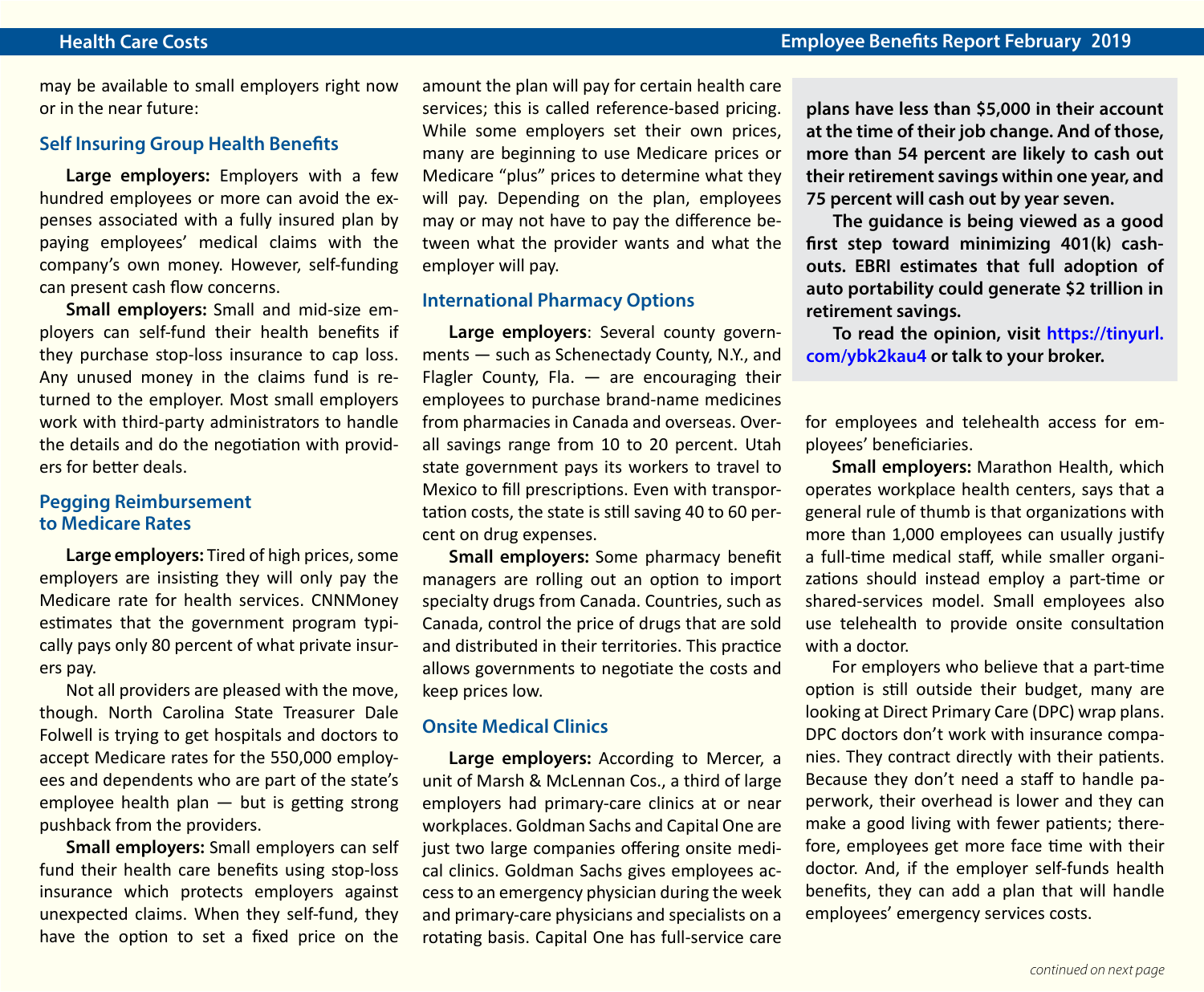### **Contracting Directly with Facilities**

**Large employers:** To lower costs, many large employers are bypassing insurance companies and cutting deals with facilities to lower costs. Technology company Intel reported that it saved 17 percent on healthcare costs for its 38,000 employees by negotiating directly with a hospital system. Walmart developed a similar plan and consistently has expanded the number of procedures it can offer at reduced costs.

**Small employers:** This option is slowly becoming available to small employers through third party administrators.

### **Drug Coverage Deals**

**Large employers:** Companies, such as PepsiCo and Exxon Mobil Corp., are making deals for pharmacy benefit managers (PBM) to pass through all rebates and other payments from drug companies back to the companies. Some PBMs allow pharmacies to get extra payments from employers if they hit goals for patient outcomes and financial savings.

**Small employers:** Third party administrators who work with self-funding employers are starting to structure their PBM contracts as 'pass-through' contracts where employers get the full benefit of the negotiated prices and rebates.

To discuss cost containment strategies appropriate for your business, please contact us.

## Why Generics are Good for Your Pocketbook (and Health Insurance Premiums)

**When available, generic drug substitutes generally save about 30 percent.**

eneric medications have been hailed as<br>
a great way to save money on prescrip-<br>
tions and control escalating health in-<br>
surance premiums. Generics usually<br>
cost substantially less than name brand drugs, but a great way to save money on prescriptions and control escalating health insurance premiums. Generics usually be aware that generics aren't immune to excessive price hikes.

Fortunately, the more you know about brand name drugs and generics, the more control you have over health care benefit costs.

Generic drugs are similar to prescription drugs since they contain the same active ingredients at the same strength and purity as brand-name counterparts, but at a reduced cost.

Generic drugs generally cost about 30 percent less than brand names. Recently, a dose of the antidepressant Prozac costs up to \$185 a month. Its generic equivalent runs as little as \$24.

However, doctors don't always prescribe generics because not every medication has a generic equivalent. An Archive of Family Medicine survey showed that doctors underestimated the cost of brand-name drugs 90 percent of the time and overestimated the cost of generics 90 percent of the time.

And, some generics don't work exactly the same as name brands because blood levels vary.



### **Why Prescription Drugs Cost More**

Drug companies claim higher prices pay for the research, development, testing and marketing of drugs. There seems to be no apparent ceiling on how high prices can go. Humira, used to treat rheumatoid arthritis, cost one employer \$31,993 per person.

Other reasons for high drug costs:

- $*$  Competition in the specialty medication market can drive costs up as companies increase the price of older therapies to match the price of new ones.
- $*$  To protect their investment, companies file for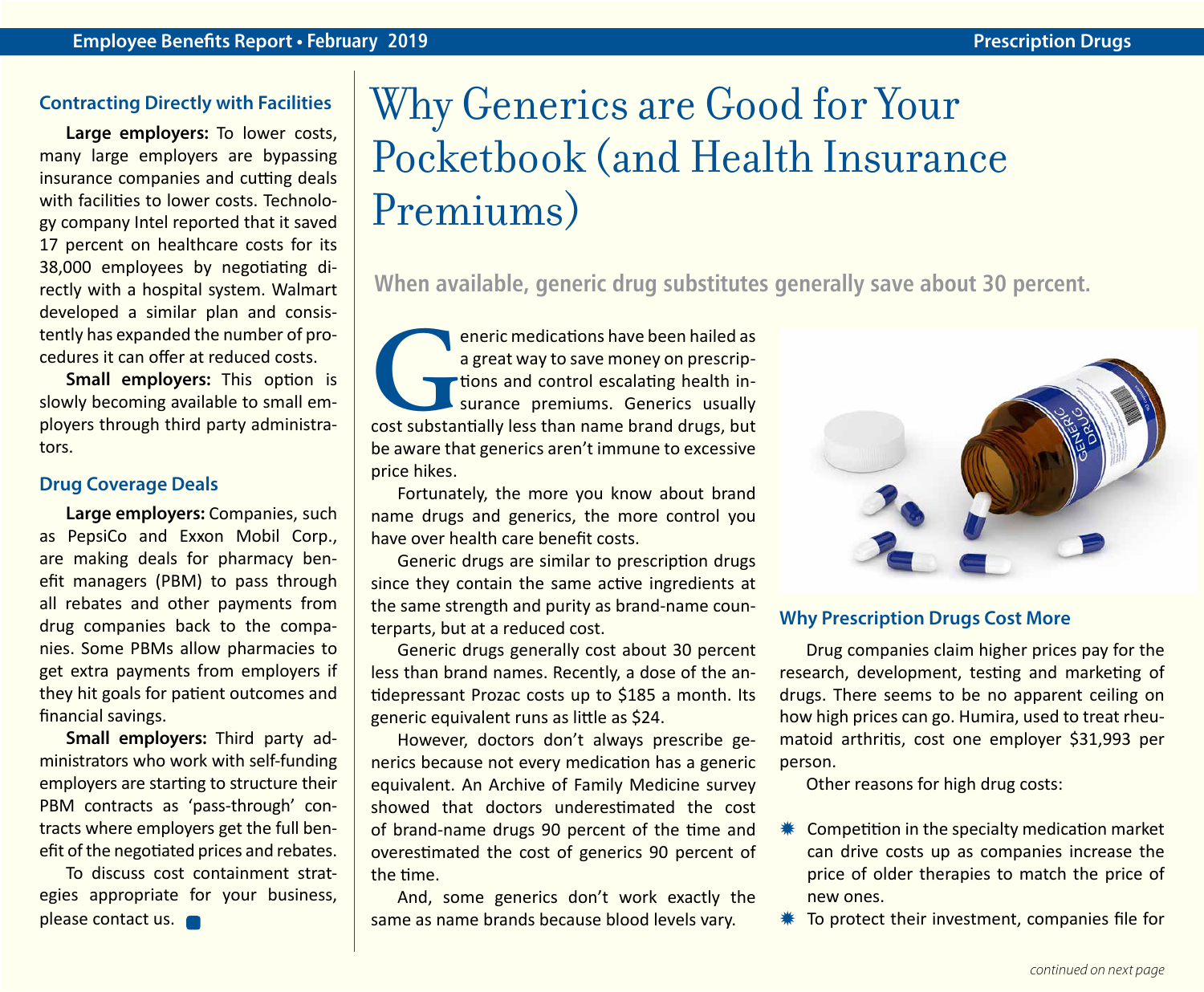### **Employee Benefits Report • February 2019 Healthcare Planning**

patents on new drugs to have exclusive manufacturing rights. Other manufacturers can then apply to the U.S. Food and Drug Administration (FDA) to make a generic version. Because these companies don't have to pay for research, they can sell the generic at a price closer to the manufacturing cost. While patents keep competitors at bay until the patent expires, some companies have found ways to expand the patent. AbbVie, manufacturer of Humira, added about 70 new patents on the drug that could keep biosimilars away until 2022 – even though the first patent expired in 2016.

According to Berkeley Wellness of the University of California, generic drugs account for more than 85 percent of U.S. prescriptions, compared to 57 percent in 2004. The popularity of generics clearly stems from the higher prices of prescription drugs.

### **Why Generics Cost Less**

After a patent expires, a single generic drug manufacturer gets exclusive marketing rights, usually for six months. But when that period ends, other generic makers can make the drug and the resulting competition drops the price 80 or 90 percent or more.

The FDA has been under pressure to approve more generic drugs, but many generic prices are already so low, generic drugmakers are concerned increased competition could be a threat to their business.

### **Why Generic Prices Increase**

According to the Government Accountability Office, more than 300 drugs recently had at least one price increase of 100 percent or more. The *New England Journal of Medicine* reports that one manufacturer raised a generic price 2,800 percent.

Some drugs are harder to manufacture than others. Humira, for instance, falls in the class of drugs called biologics. These specialty drugs are manufactured from a living organism and are difficult to replicate. The Federal Drug Administration refers to the generic versions of the drugs as "biosimilars." Pharmaceutical companies creating biosimilars must prove their products create the same effects as the drug they replicate, requiring the companies to fund case studies and tests with patients, increasing the cost.

Another reason for high costs is that some generic manufactures that lack competition can price their drugs at the same level of the branded drug.

Not all pharmacies charge the same price for generics. A reporter for Detroit's WXYZ-TV compared the retail prices of several generic drugs at more than 20 local pharmacies and found that prices for one medication varied from \$10.99 to \$97.99.

Drug discount cards also can reduce costs, but the savings depend on the card.

### **Ways for Employers and Employees to Save Money**

Many experts agree that the key to lowering pharmaceutical costs is to educate your employees. They should seek second opinions and ensure they are diagnosed properly for chronic conditions and that their doctor prescribes the appropriate medication and dose. Of course, employees should request generic drugs when appropriate, and should compare prices at different pharmacies.

Employees can not only save money by purchasing generics, but their insurance premiums are generally lower when overall health plan costs for the group were kept down the preceding year.

Please contact us if you have other questions about generics.

### Benefit Planning Strategies for 2019-2020

**Although employer-sponsored group health benefit open enrollment is behind us, it's not too early to start looking at what strategies will be in favor in 2019 to curb costs.**

The Society for Human Resource Management (SHRM)<br>
reports that group health<br>
benefits are expected to ap-<br>
proach \$15,000 to \$20,000 per employsource Management (SHRM) reports that group health benefits are expected to apee this year. And while some employers are paying as much as 70-100 percent of employees' premiums, health benefit costs still are rising at twice the rate of wage increases and three times general inflation, according to National Business Growth on Health, a human resources consultant.

Employers are taking matters into their own hands and are looking at new products and benefit changes for the 2019-2020 season.

### **Popular Health Insurance Trends**

**Consumer-Directed Health Plans**  combine a high-deductible health in-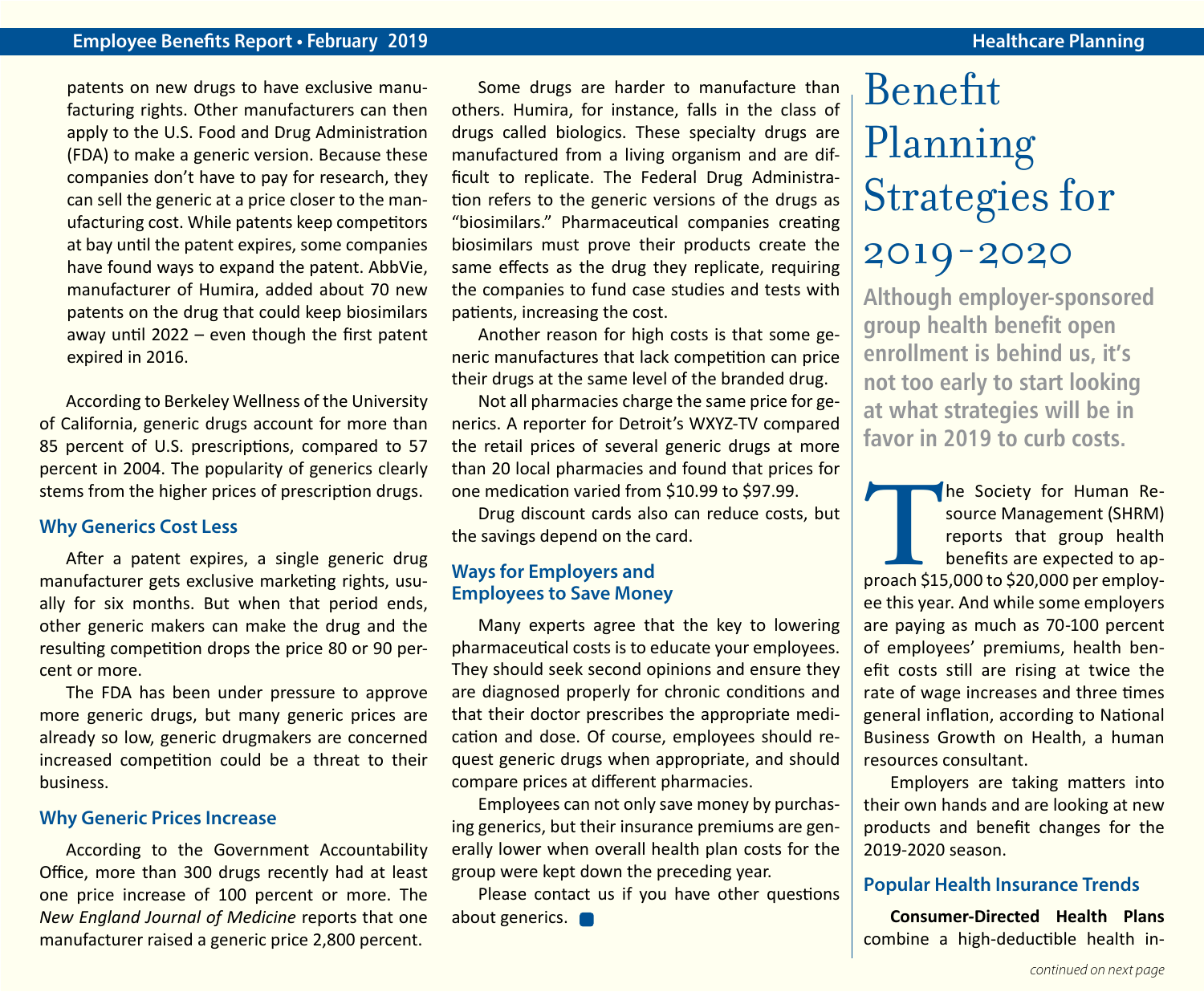**Healthcare Planning Employee Benefits Report February 2019**

surance plan with a tax-advantaged account that employees use to pay for eligible medical expenses — a health savings account (HSA) or health reimbursement arrangements (HRA). Any unused funds in an HSA can be rolled over to the next year. Also, employees can continue to use the funds for medical expenses after they reach age 65 and are enrolled in Medicare. The National Business Group on Health says many employers are helping employees by contributing to their employees' HSAs, on average \$500 for an individual and \$2,000 for a family. In contrast, an HRA is a company-funded, tax-advantaged health benefit used to reimburse employees for personal health care expenses, and may be aligned with any type of health plan, not just a qualified high deductible health plan. However, HRAs can only be funded with employer contributions. HRAs may rollover funds at the employer's discretion in plan design.

**Employee purchase programs** help employees pay for things they really need — such as appliances, tires or computers — but don't have the emergency funds to pay for unexpected expenses. Bankrate, a consumer financial services company, estimates that nearly one fourth of all Americans do not have adequate emergency savings. An employee purchase program means that employees facing a financial crisis are less likely to withdraw funds from their 401(k) plan or put the expenses on a high-interest credit card if they have access to emergency funds through the program. Employees pay back the loan over several pay periods through payroll deduction.

**Group legal insurance plans** give employees low-cost access to attorneys for will preparation, adoptions, estate planning, tax audits, traffic violations, real estate purchases, child



custody issues and document review and preparation. One reason many people don't seek legal assistance is fear of high fees. Having a ready bank of attorneys also saves employees' time from having to search for appropriate legal assistance. The benefit is not a new one. It was first offered in the United States in the 1970s and become more mainstream in the 1990s.

**Student loan repayment programs.** According to a report by CNBC, more than one million people default on their student loans every year. And [CollegeinColorado.org](http://CollegeinColorado.org) says that many of those loans average \$25,000. Student loan repayment programs allow employers to assist employees with repaying their student loans. The Internal Revenue Service in 2018 issued a private letter ruling allowing a company to amend its 401(k) plan to allow employer contributions of up to 5 percent toward student loans to individuals who contribute at least two percent to their student loan. It's assumed that this ruling may lead to more student loan debt solutions. Employers who can't afford to assist with student loan costs can opt to provide educational tools about navigating debt.

**Virtual care**, also called telehealth or telemedicine, is becoming more and more popular as a way to provide easy and inexpensive access to board certified physicians. Employees who have access to virtual care can have a phone or video conference with a professional physician or behavioral professional at low or no cost. Many of the telehealth physicians can prescribe medications.

**Voluntary benefits** are insurance products employers can offer employees at rates lower than they would pay for individual coverage. These products cover a large range of needs, such as life, disability, critical-illness and accident insurance, plus pet coverage, ID theft protection, legal services and financial counseling. Employees' premiums usually are automatically deducted through paychecks. For planning guidance on your group health benefits, please contact us.